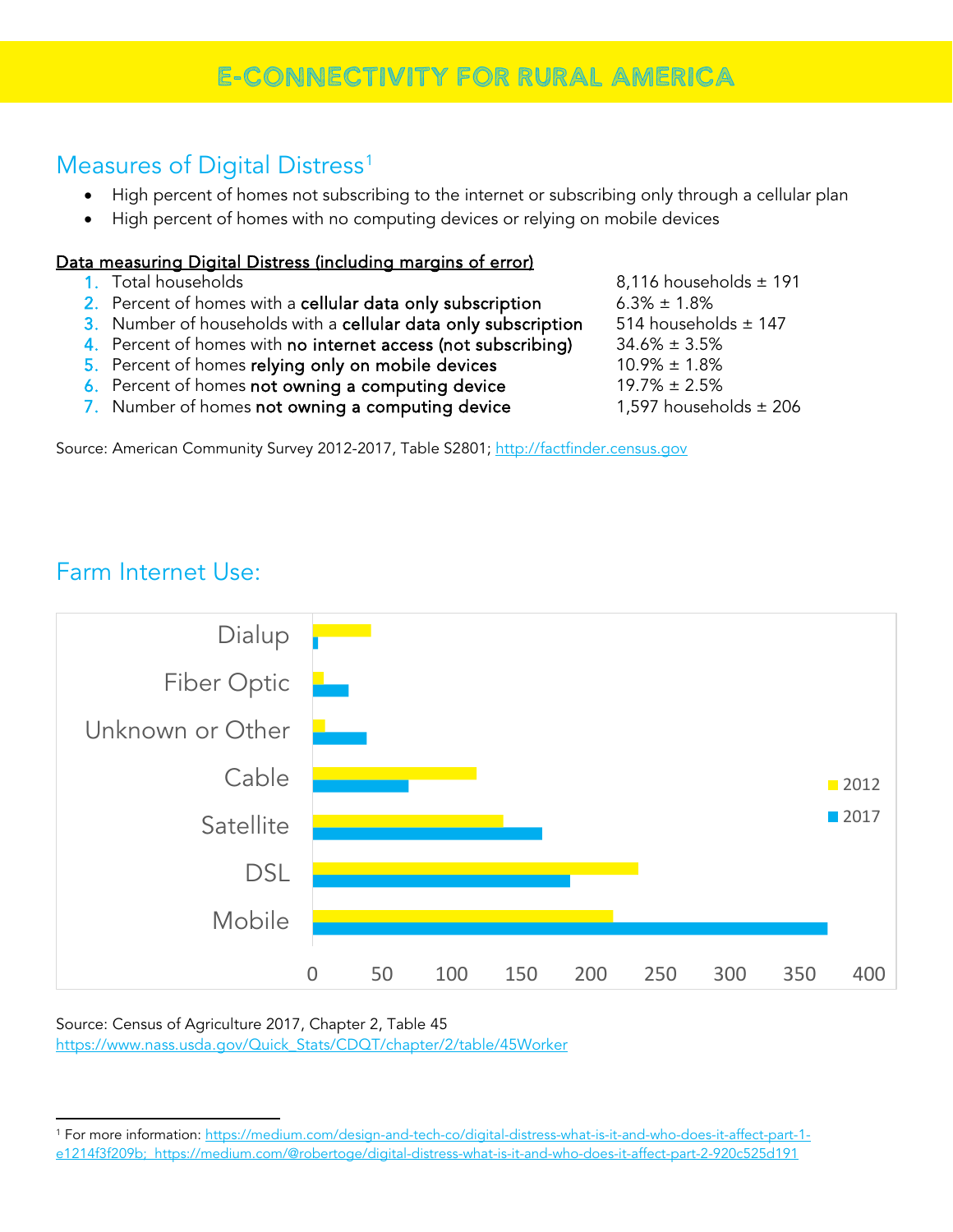## Productivity (GDP per worker)



|                    | 2012                 |           | 2013                 |           | 2014                 |           | 2015                 |           |
|--------------------|----------------------|-----------|----------------------|-----------|----------------------|-----------|----------------------|-----------|
|                    | <b>Bourbon</b><br>Co | KY        | <b>Bourbon</b><br>Co | KY        | <b>Bourbon</b><br>Co | KY        | <b>Bourbon</b><br>Co | KY        |
| All sectors        | \$38,116             | \$143,058 | \$39,585             | \$151,252 | \$35,448             | \$142,954 | \$32,457             | \$137,961 |
| Goods<br>Producing | \$84,359             | \$97,315  | \$90,541             | \$98,433  | \$82,236             | \$97,154  | \$73,033             | \$96,090  |

GDP output and number of personnel data available at[: https://www.bea.gov/data/gdp/gdp-county](https://www.bea.gov/data/gdp/gdp-county) Goods producing includes agriculture, forestry, mining, construction, and manufacturing